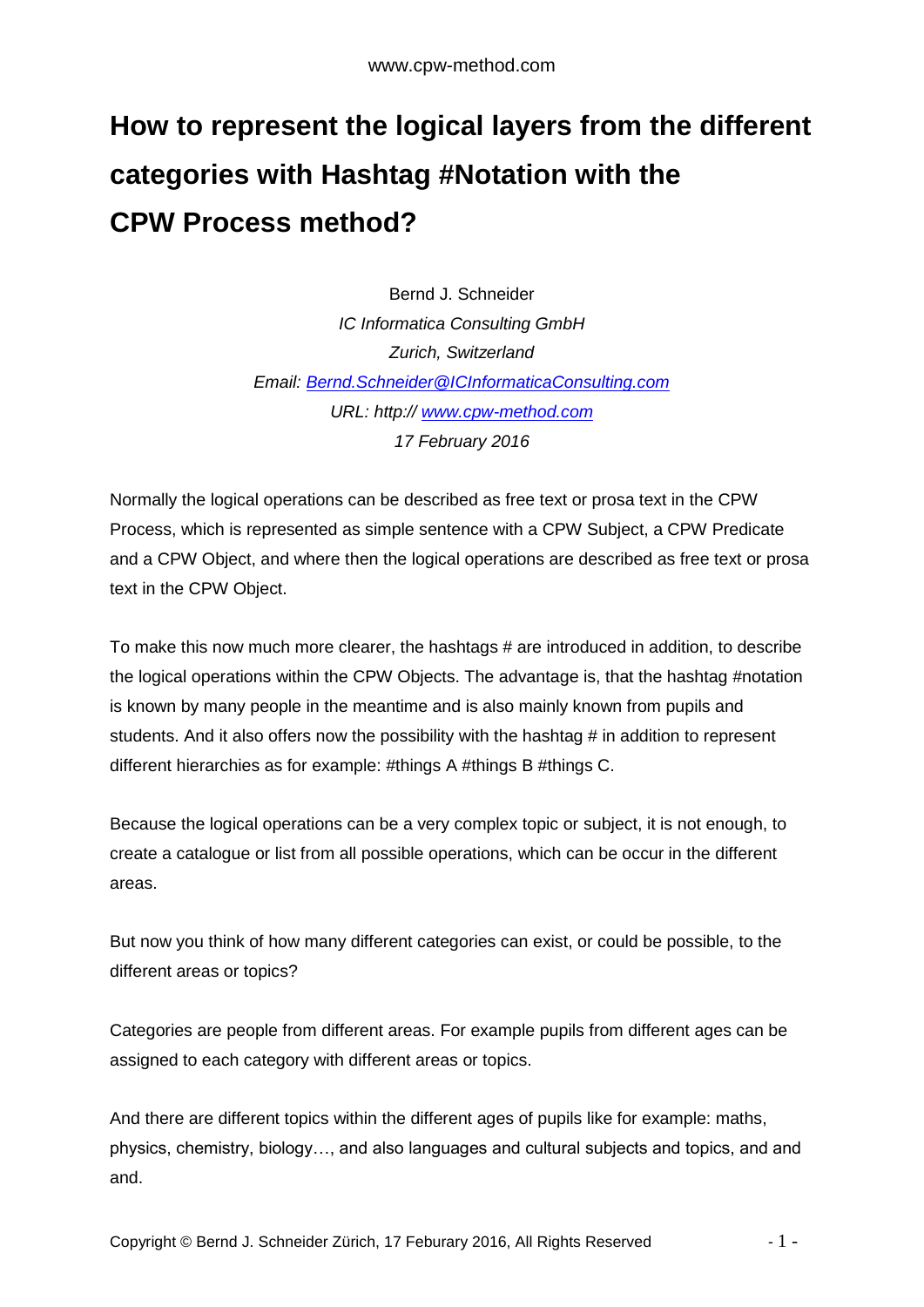Furthermore then there are also for students different courses of studies, which then again can be assigned to different categories and subcategories with different areas and topics.

And in the business world there are also then again different categories and subcategories in terms of areas and business areas with different topics.

And to every category can be assigned to an area of people a catalog or a list of logical operations to a topic with the hashtag #notation and the appropriate hashtag #hierarchies: #things A #things B. With the hashtag #hierarchies the logical operations are subdivided.

A catalog or a list of logical operations, which can be assigned to a category with areas and with different topics, is a logical layer.

It can be even created to a group of people several logical layers with different levels of difficulty to a category and to an area or a topic.

The objective is, if she or he uses the logical layer, she or he should understand it, and can use it, they feel comfortable, and it should be enough to describe, what it has to be described with the processes not more but also not less for the appropriate area for a topic.

You should keep it as simple as possible for that, what has to be described, so that she or he, which can apply the logical layer, can work easily with it, and if possible she or he also like to work with it.

As said the CPW Process is represented as simple sentence with a CPW Subject, a CPW Predicate and a CPW Object, and where then as said the logical operations are described as free text or prosa text in the CPW Object.

As mentioned before the catalog or a list of logical operations, which can be assigned to a category with areas and with different topics, is a logical layer.

As well as with the classic process modeling methods can be represented a sequence, a selection and an iteration, it can be also represented with one to several CPW Processes.

To introduce now an example of a generic logical layer for the CPW Process, a few things are simplified now. The sequence of the CPW Process is represented as usual furthermore as simple sentence, so that the logical layer is concentrated on the selection and iteration.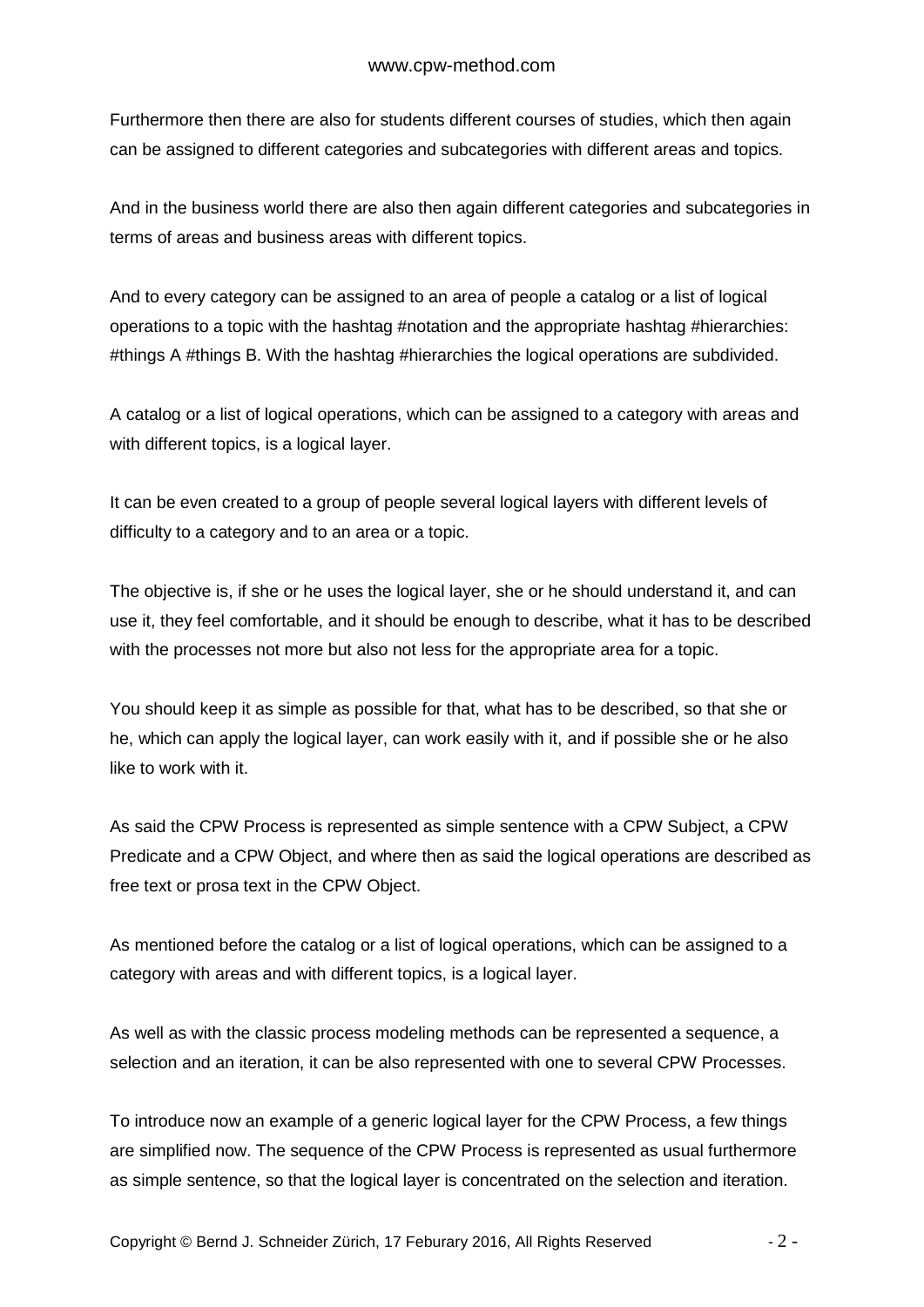Furthermore the selection and iteration are taken together, because in many cases it is enough to describe or to represent a selection or iteration with a question, which is answered with Yes or No. So, you have for this simplified logical layer merely for the selection and iteration the following hashtag #:

## #Question? Yes/No

With this definition of the hashtag # can be answered any questions with Yes and No. In our example is the question:

Mary asks the Client, if she or he wants to drink the Coffee with milk? #Question? Yes/No

The reader of the CPW Process sees immediately through the hashtag #: #Question? Yes/No, that this question only can be answered with Yes or No, and this is the reason why the reader understands the CPW Process even faster and the whole process is much more understandable.

For the iteration there is not a need at this simplified logical layer of an extra hashtag # like for example #Repeat, because with the #Question? Yes/No can be represented also repetitions like for example at this question: Mary asks the Client: Do you want to order another Coffee? #Question? Yes/No.

In this example the loop or the repetition would be as long as the client doesn't want to order an additional coffee anymore.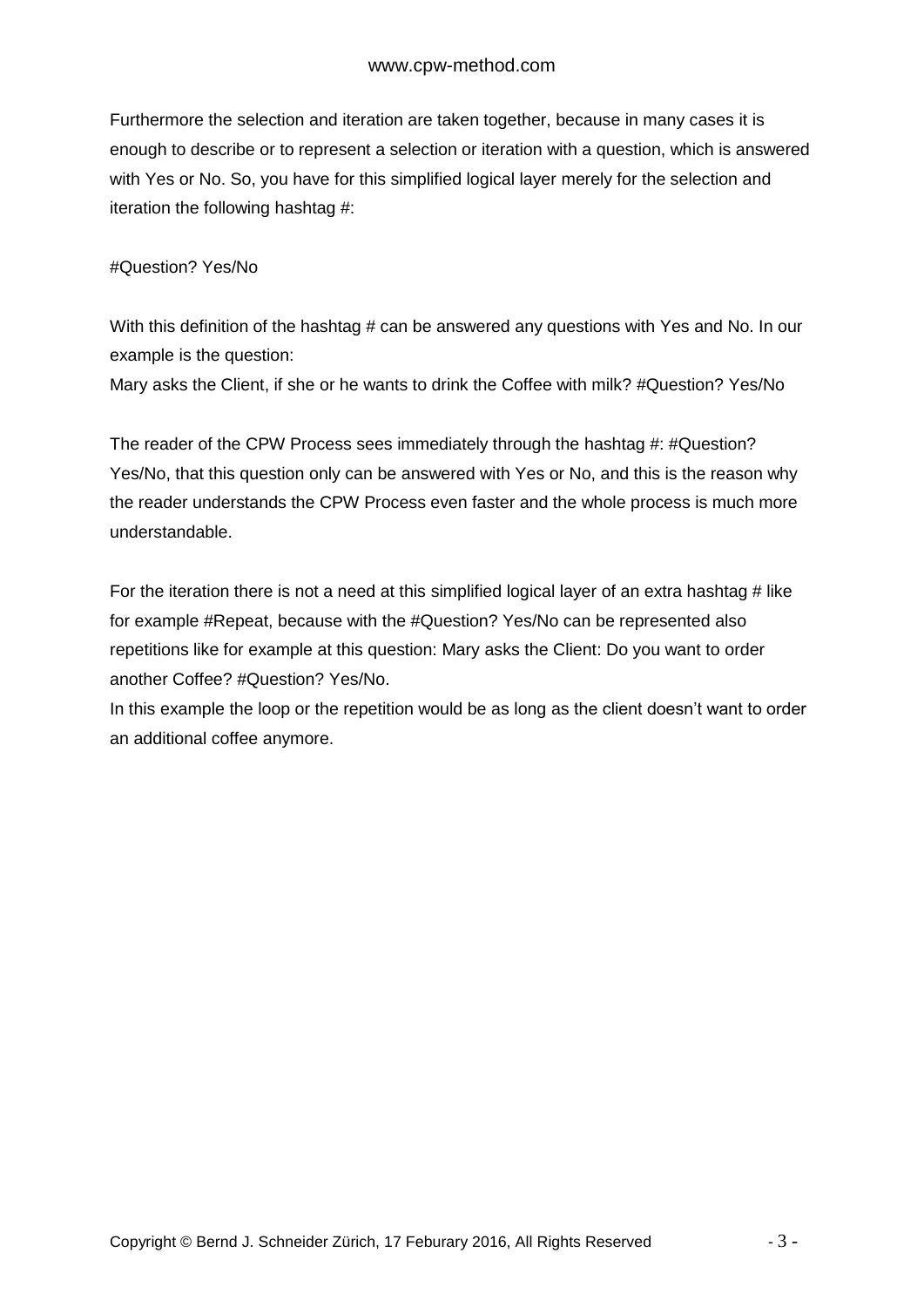The following figure shows the previously mentioned example for a simplified logical layer for the CPW Process:



*Fig. 1: Example for a simplified logical layer for the CPW Process*

The simplified logical layer with the CPW Process method should offer the possibility many people, which are not so familiar with process modelling methods, or it is not usual for them, to analyze complex processes with a complex logic and to represent then these, to make it now easier for them in the world of processes and Business Process Reengineering with this simplified logical layer and with the CPW Process method.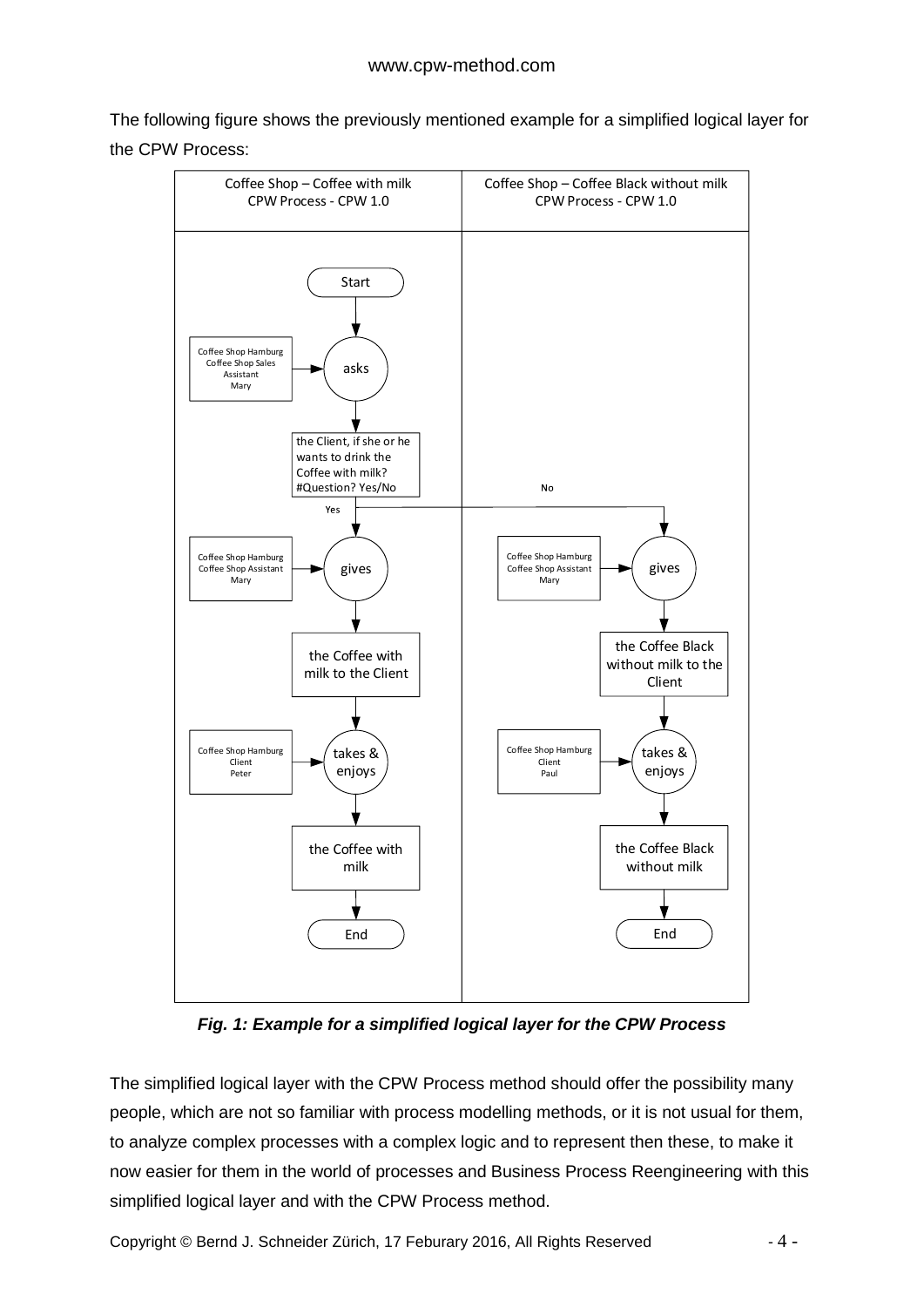Furthermore can be represented with the hashtag #notation not only a logical layer, but also any things of the different areas and topics from the different categories, where it makes sense to subdivide things and if possible to represent them also with the hashtag #hierarchies like for example: #things A #things B #things C.

In our example Coffee Shop you can subdivide the process steps between Coffee with milk and Coffee without milk. In what way and how you subdivide the things and the process steps, there are different possibilities and depends also on how the focus is of the process analysis.

As already described before you can subdivide the process steps into sequence, selection and iteration. In our example the process steps are subdivided into Coffee with milk and Coffee without milk. The current process steps with Coffee with milk and Coffee without milk can be assigned to a sequence.

At a possible deeper analysis there could be additional process steps, so that then the process steps with Coffee with milk and Coffee without milk could be assigned to a sequence, a selection or an iteration.

In our current example Coffee Shop with the process steps Coffee with milk and Coffee without milk, which can be assigned to a sequence, could be then the subdivision with the hashtag #notation and the appropriate hashtag #hierarchies like as follows:

#Coffee Shop #Coffee with milk #Coffee Shop #Coffee without milk

Furthermore the tagging and subdivision with the hashtag #notation and with the appropriate hashtag #hierarchies can be used not only for the particular process steps with the CPW Process method, but also overall for the headers of the appropriate Swimlanes.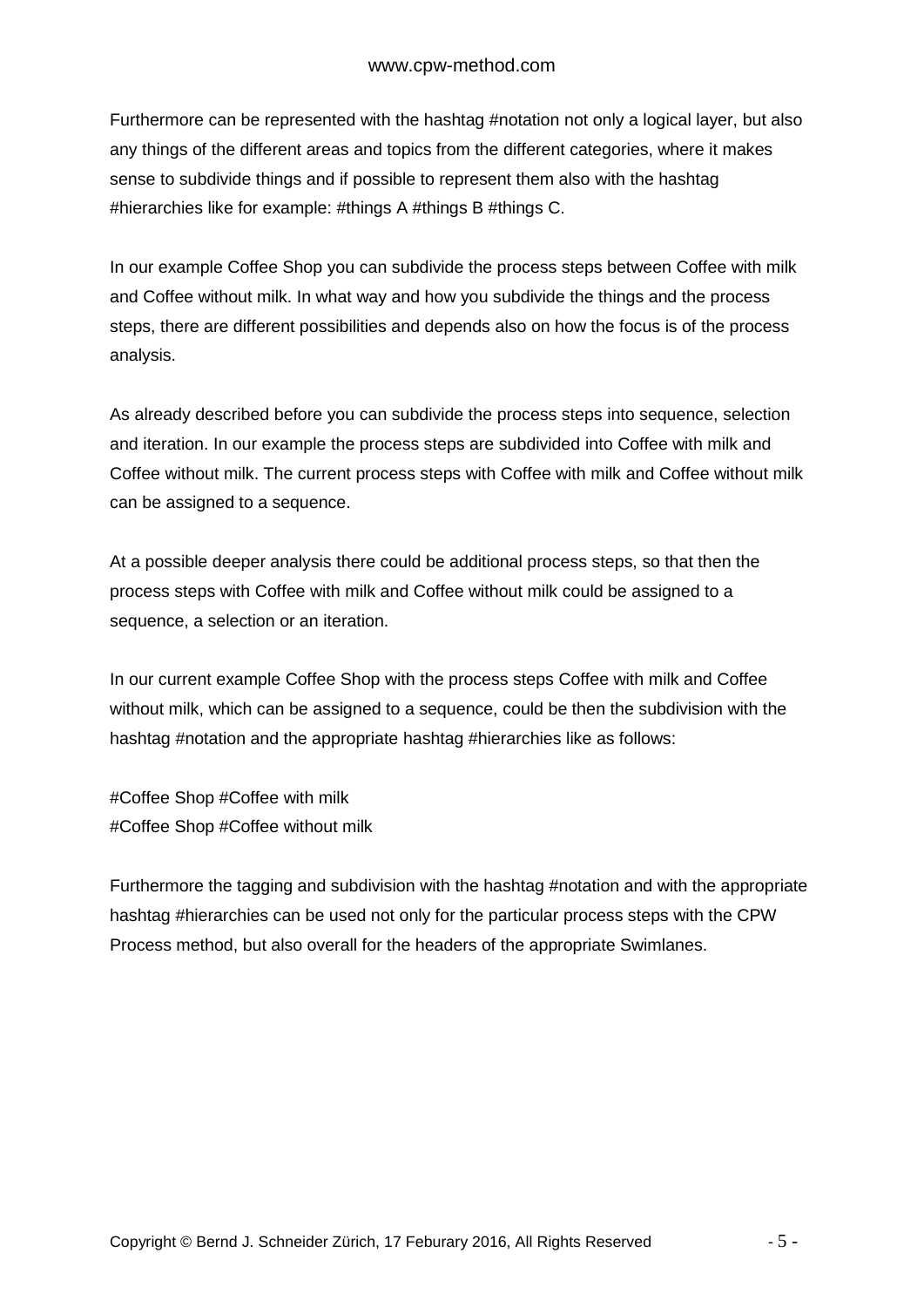The following figures shows the mentioned example Coffee Shop with the process steps Coffee with milk and Coffee without milk subdivided with the hashtag #notation and hashtag #hierarchies with the CPW Process method:



*Fig. 2: Example for a simplified logical layer and subdivision with hashtag #notation and with the CPW Process method*